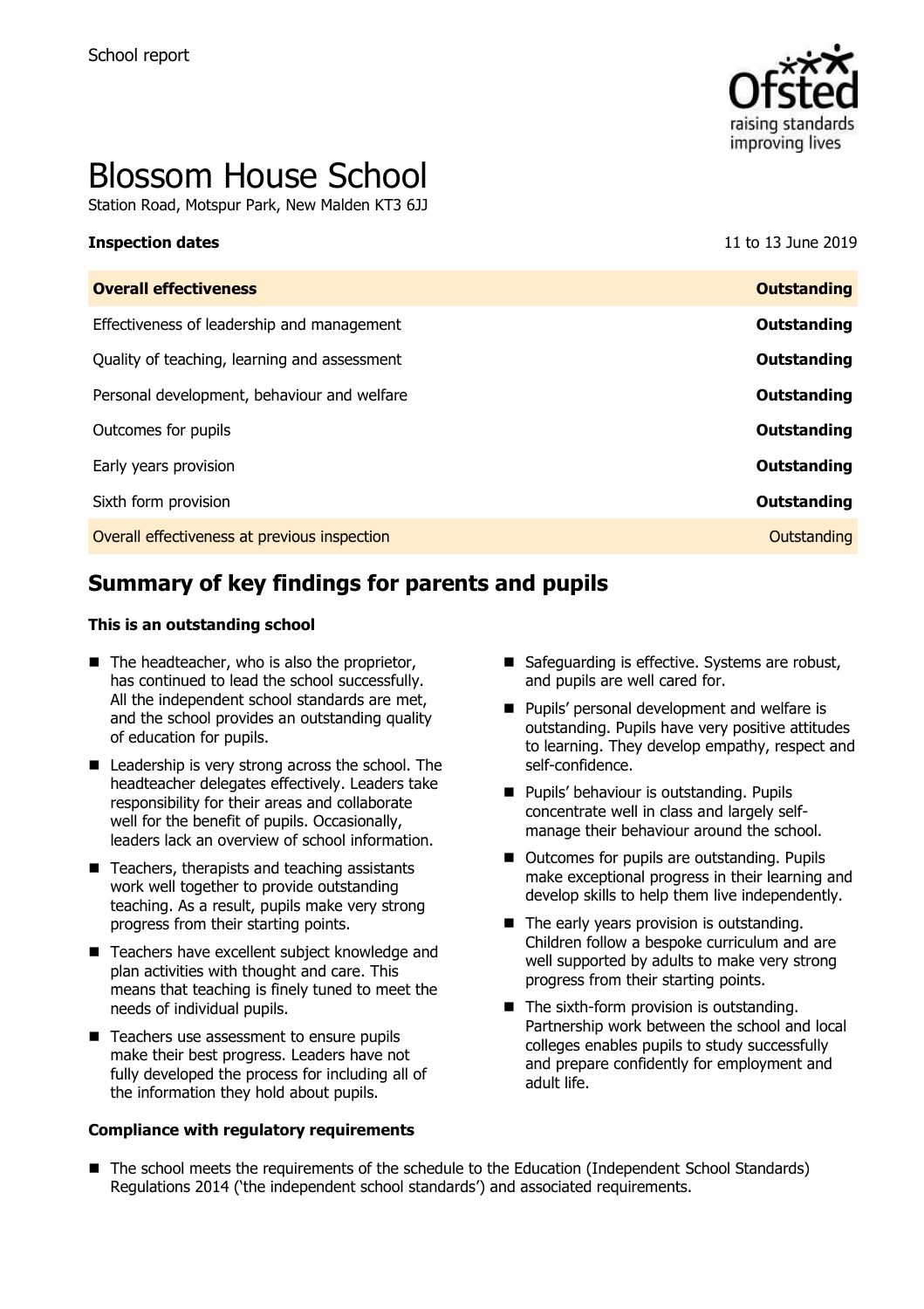

# **Full report**

### **What does the school need to do to improve further?**

- **IMPROVE LEADERSHIP and management to ensure that:** 
	- leaders have an overview of information, so that they can identify broad patterns and trends to help them plan the next steps for the school.
	- leaders continue to develop the use of assessment to include a wide range of information about pupils' performance across the school.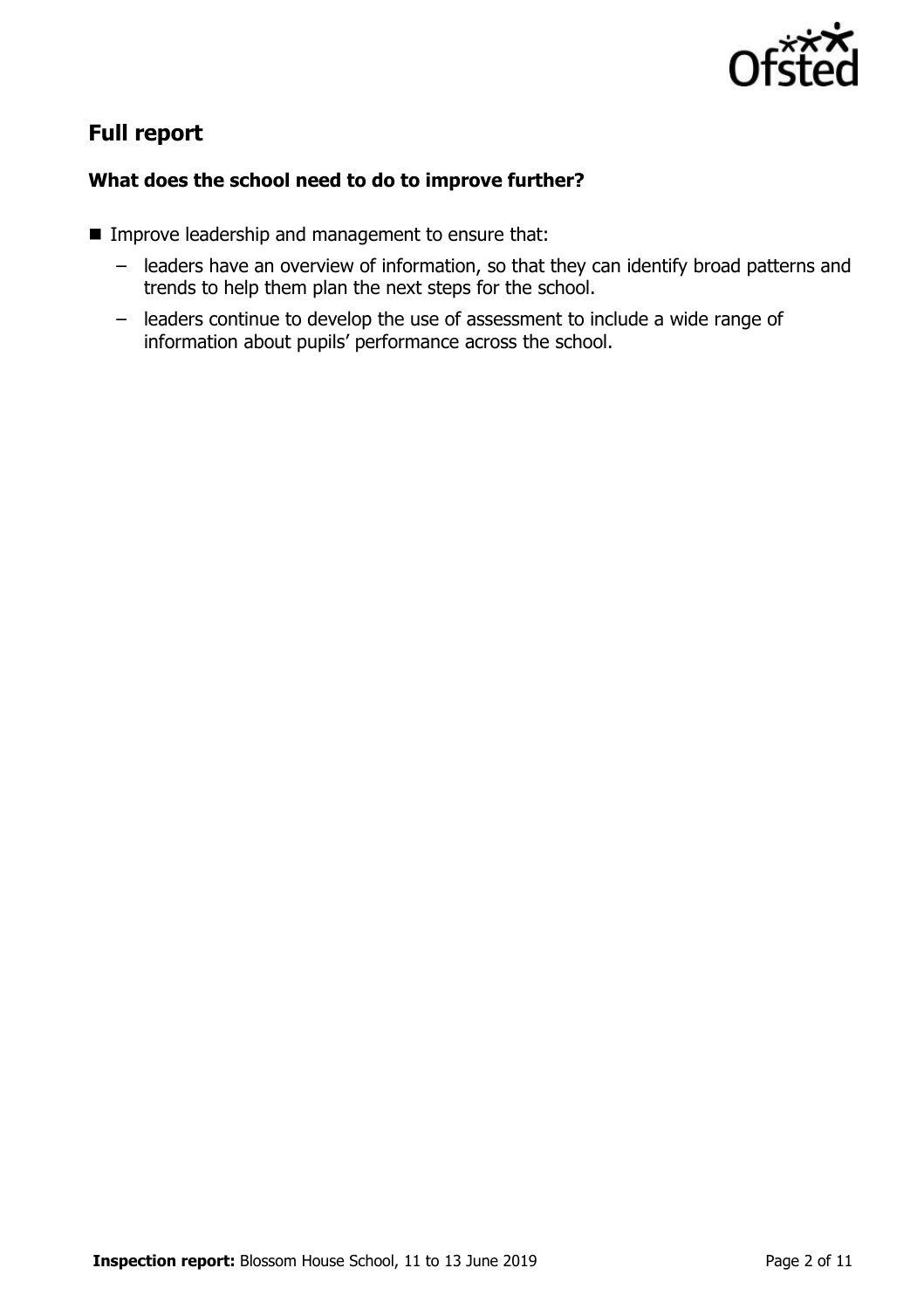

# **Inspection judgements**

#### **Effectiveness of leadership and management Constanding**

- The headteacher, who is also the proprietor, has developed and led the school successfully from the beginning. She has appointed staff who share her ambition and determination to do their best for pupils. They work together to ensure that pupils succeed academically, socially and are well prepared for life as independent adults.
- The headteacher delegates responsibilities effectively. The capacity to maintain the schools high-quality work is strong. Leaders across the different school phases, including safeguarding, therapy and the day-to-day running of the school, are highly skilled and knowledgeable. Leaders focus on individual pupils, but they do not always have an overview of broader trends and patterns to help them focus on next steps for the school.
- Subject leaders are confident and committed leaders. They meet regularly with their teams, monitor pupils' progress and focus on professional learning. They have strong subject knowledge, and they are passionate about enabling pupils to engage in learning and make strong progress. They keep up to date with their subject curriculum and explore different forms of accreditation.
- Teachers, therapists and teaching assistants lead and contribute to teaching. Different teams work together to design and deliver learning activities for pupils. Leaders, senior leaders, therapists and members of the learning and teaching support group (LATS) observe teaching and give feedback to colleagues. This informs the LATS training schedule, where staff share excellent practice.
- The use of assessment is highly effective in ensuring that pupils make progress in their academic subjects. The system does not yet extend to other aspects of pupils' development.
- The school curriculum is broad and flexible. All the areas of learning are included. Leaders constantly review the courses they offer to ensure that they give pupils the best opportunities to learn and gain qualifications.
- Leaders ensure that the provision for pupils' spiritual, moral, social and cultural development is highly effective. This is delivered through assemblies, group time, and personal social, health and economic (PSHE) education. Pupils gain an understanding of equality and diversity in society. The taught curriculum is extended and complemented through school visits and a residential trip. This helps pupils to develop an understanding of the wider world and equip them for life after school.
- Overall, parents are very supportive of the school. One parent, typical of many, described how their child 'has been supported amazingly well and has been given the skills to succeed'.

#### **Governance**

■ The advisory group supports the proprietor, and it benefits from a range of expertise from its members. The group is an informal arrangement, but it is being formally constituted as an advisory body to provide greater support, challenge and accountability. Terms of reference for the body are in place, and its first formal meeting will take place this term. Currently, an advisory group member challenges and supports the headteacher in her role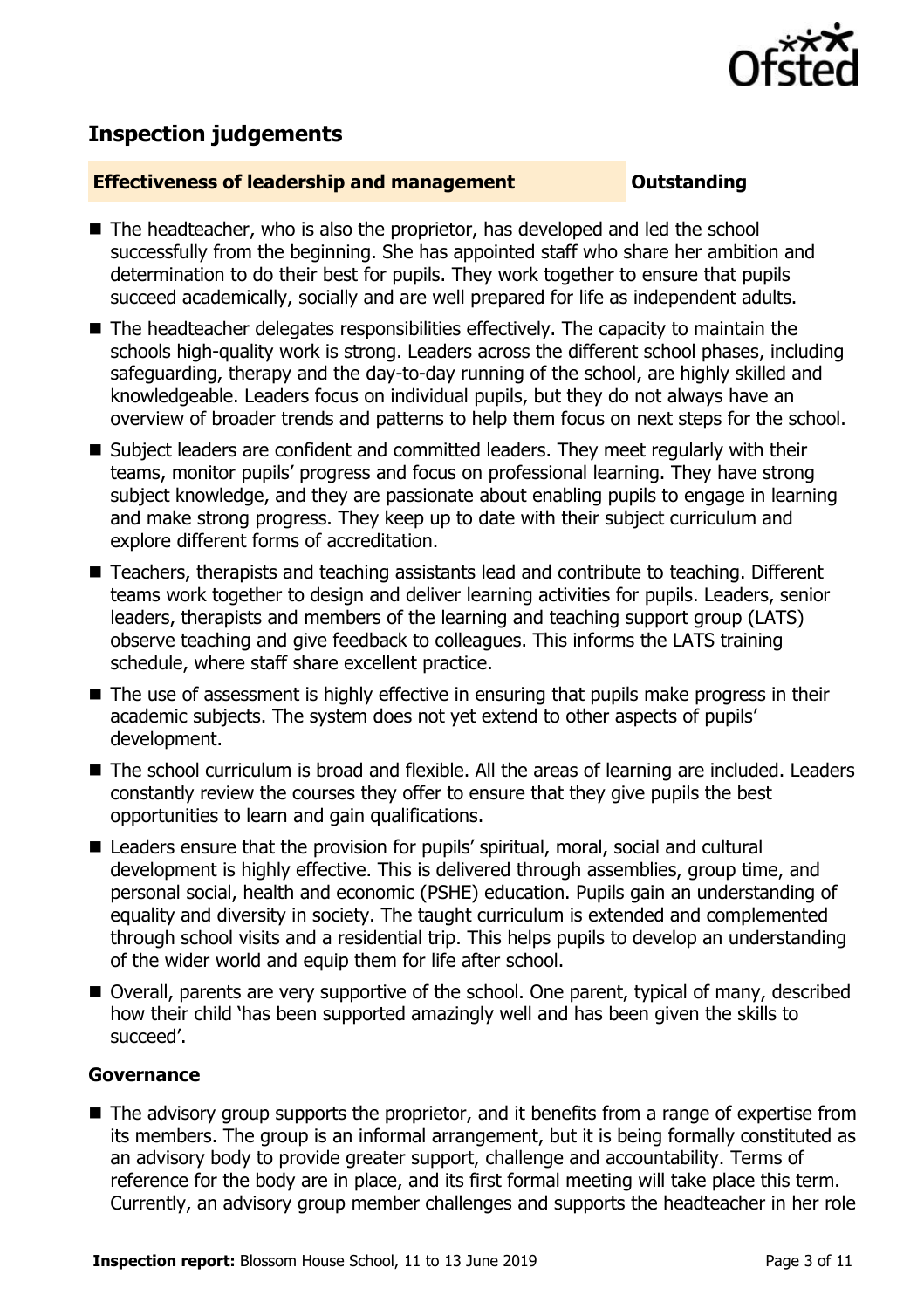

and undertakes the headteacher's appraisal.

### **Safeguarding**

- Leaders have developed a strong culture of safeguarding. Safeguarding leaders are knowledgeable and highly credible. They analyse the local risks to pupils on the basis of evidence, and lead strong multi-agency working to counter those risks. The school has developed its own early-help model at the school to ensure that no vulnerable pupils fall through the net.
- Safer recruitment processes meet requirements. All the checks on staff are completed and recorded in line with requirements. Staff files and the single central record of staff checks are audited regularly. The safeguarding policy meets requirements and is published on the website for parents. Safeguarding is effective.

### **Duality of teaching, learning and assessment <b>COUTS** Outstanding

- Teachers have strong subject knowledge. Adults show pupils how to use subject-specific vocabulary when they respond to questions and discuss what they have learned. Teachers always check that pupils understand language and ideas by giving pupils time to think about and reflect on their learning.
- Teachers set high expectations and make sure pupils know the purpose of their work. They make sure that classroom routines are simple and clear. This enables pupils to gain confidence and organise themselves and their equipment.
- Teachers know their pupils very well. Their planning is highly effective, and they design learning activities and resources which are well matched to pupils' needs and interests. Teachers use a wide range of visual resources and active approaches to learning. As a result, pupils' folders show that they make strong progress over time.
- The school's use of assessment supports pupils to learn very effectively. Pupils have clear targets from their individual education plan, and for subjects.
- The school is well-resourced with specialist rooms and equipment. This has a positive impact on pupils' understanding and skills. For example, in art, pupils use a heat press to explore a range of creative effects, using their own photographs.
- Additional adults, occupational therapists, speech and language therapists and teaching assistants play a key role in lessons to ensure that pupils are challenged and supported. Therapists plan and deliver lessons that are linked to daily life skills, and this has a positive impact on pupils' personal development. Therapists use the same lesson structure so that pupils are familiar with the language of learning objectives and expectations.

#### **Personal development, behaviour and welfare <b>COU COULDER** Outstanding

### **Personal development and welfare**

- The school's work to promote pupils' personal development and welfare is outstanding.
- **Pupils have excellent attitudes to learning. They manage and organise their subject** folders well, and they take great pride in their work. Pupils are supportive of each other, and they give and take constructive criticism. They listen and respond maturely to each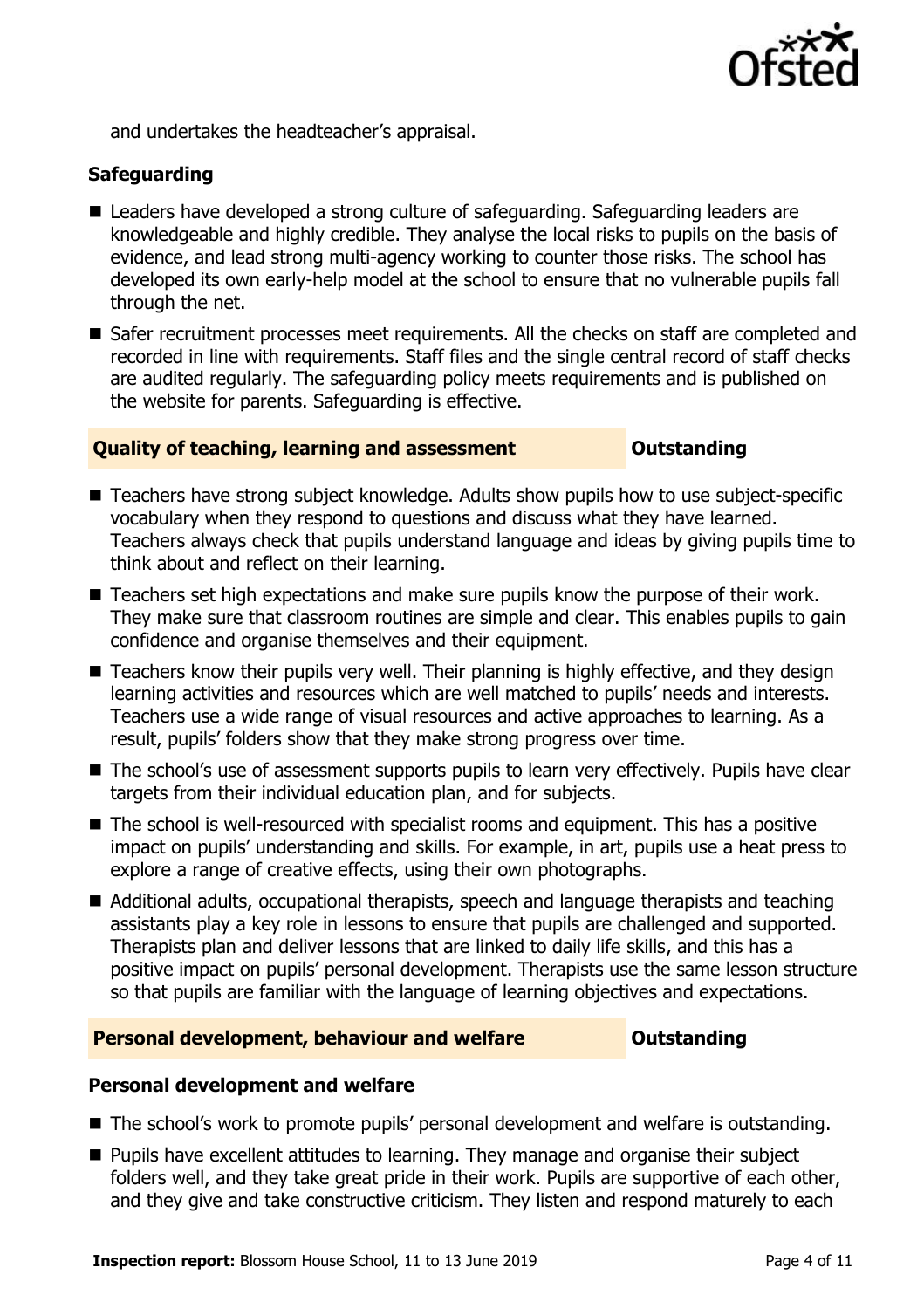

other. For example, in a science class, the teacher's expert questioning prompted a discussion about the effects of human activity on climate. Pupils were confident to ask questions, challenge some of the information and put forward their own ideas.

- **Pupils understand diversity and equality. They know about the protected characteristics,** and they confidently discuss British values, respect, difference, and cultural and religious beliefs. They learn about this in PSHE and across subjects. For example, in English, pupils planning some autobiographical writing had considered people from a wide range of ethnic backgrounds in sports, film and politics.
- **Pupils feel safe. They say there is very little, if any, bullying, and leaders' records support** this. Pupils are confident that adults will support and help them if they have any concerns. Pupils learn about how to stay safe on the internet and on mobile telephones. In lessons, adults make sure that safe working practices are followed, for example wearing dust masks when using equipment in design and technology.

### **Behaviour**

- The behaviour of pupils is outstanding.
- **Pupils behave very well in lessons. There are strong relationships between adults and** pupils. Pupils concentrate on their work, listen to adults and each other, and participate fully in activities. This is because staff know pupils well, and learning activities are planned effectively. Pupils are respectful of each other in collaborative activities.
- **Pupils conduct themselves well around the school, and at breaktimes and lunchtimes.** Adults interact positively with pupils, for example they join in the playground games to give pupils the confidence to participate. The wide range of activities and equipment available ensures that pupils enjoy each other's company and the social time.
- **Pupils are confident and mature when interacting with visitors. They were keen to talk to** inspectors about their work, and to ask questions.
- **Pupils self-regulate their behaviour exceptionally well. On the rare occasions where an** incident happens, staff follow the policy and manage this effectively. Leaders review and evaluate systems regularly.
- **Pupils' attendance is broadly in line with the national average for all schools nationally and** well above the national figure for pupils with special educational needs. Attendance is rigorously followed up, and effective support enables pupils to improve their attendance.

### **Outcomes for pupils Outstanding**

- **Pupils make outstanding progress from their starting points, across subjects and year** groups. High-quality teaching and a strong focus on pupils' well-being ensures that pupils' progress is consistently strong.
- In 2018, in key stage 4, almost all pupils met or exceeded their targets. Pupils' attainment at GCSE in art, graphics, photography and English were particularly strong. Pupils succeed in a wide variety of accredited qualifications.
- **Pupils folders show that they make strong progress. In English, pupils across key stages** can write in a range of genres, including poetry, diary entries, letters and analysis of plot and character.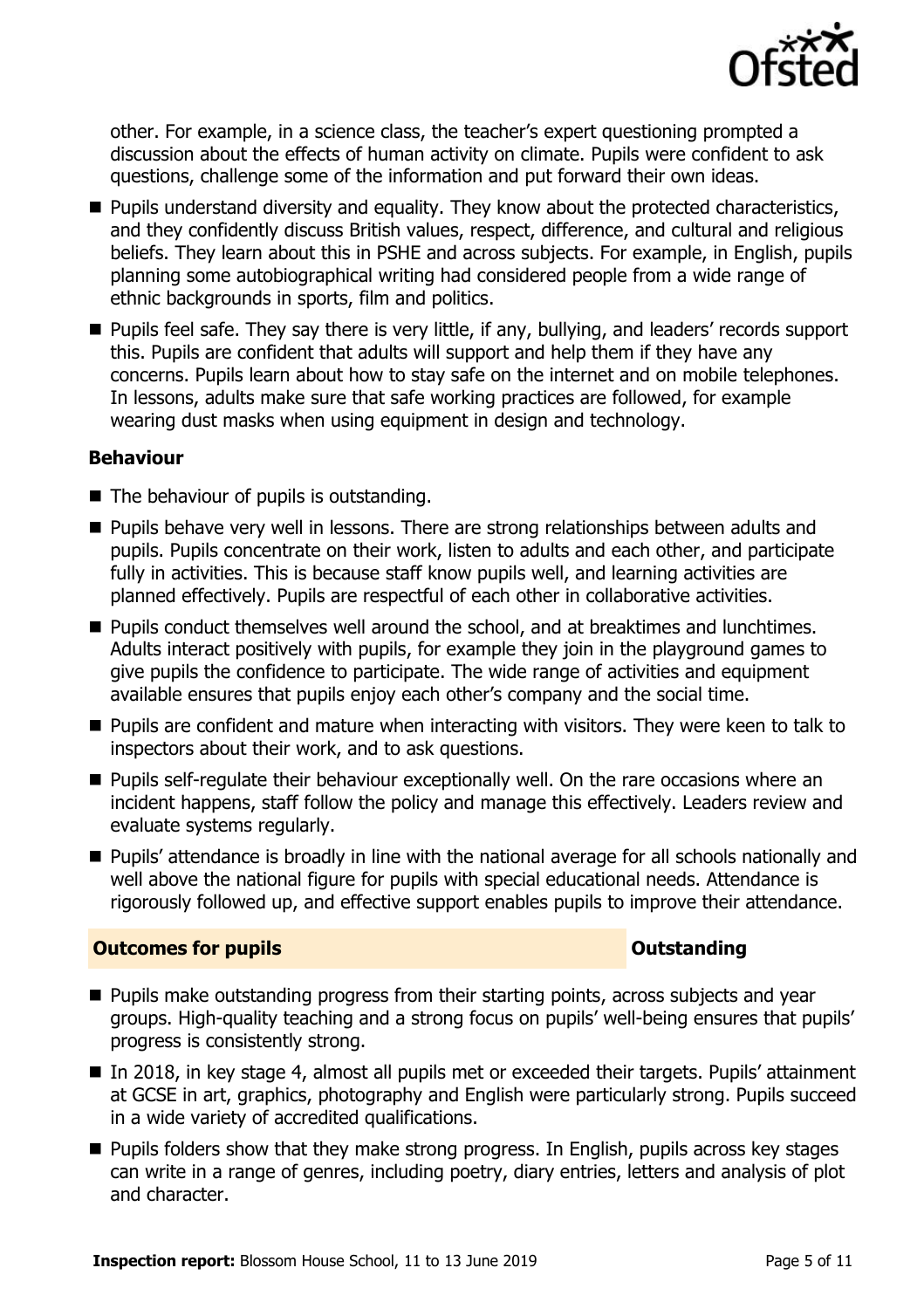

- **Pupils enjoy reading and make strong progress. There is a joined-up approach to teaching** reading, which is supported by group leaders, therapists and subject staff. Pupils concentrate well and experience reading in a range of formats.
- **Pupils make strong progress in mathematics. All year groups study a wide range of** mathematical topics. This includes learning about shape and space, problem-solving, algebra and interpreting data. Pupils can apply their mathematical skills effectively, for example in design and technology to make measurements for their furniture item.
- The most able pupils make strong progress. Individual subject targets for pupils ensure that the level of challenge is appropriate. Teachers are skilled in identifying the planning and support pupils require to build on their knowledge skills and conceptual development. In 2018, some pupils attained the highest grades available at GCSE in mathematics and the arts subjects.
- **Pupils'** outcomes in developing independence and preparing for their transition into the sixth form are equally strong. Pupils are well prepared for the next stage of their education.

#### **Early years provision CONSTANDING TO A RESEARCH CONSTANDING TO A RESEARCH CONSTANDING TO A RESEARCH CONSTANDING TO A RESEARCH CONSTANDING TO A RESEARCH CONSTANDING TO A RESEARCH CONSTANDING TO A RESEARCH CONSTANDING TO**

- Leaders have ensured that all the requirements of the statutory framework are met. Leaders plan the curriculum well, and all adults have high expectations. This enables children to make excellent progress from their starting points.
- Children are well supported and prepared for the transition to Year 2. Staff use assessment to ensure that activities are planned effectively. Children follow a bespoke curriculum, and staff focus their support and resources on the needs of the child. Children have time to consolidate their learning and develop independence before moving on to new work.
- Safequarding is effective. Pupils' safety and welfare is a priority for leaders, and adults are well aware of risk. They record and monitor concerns in line with safeguarding procedures. Safeguarding records are well documented.
- Adults are strong role models for children. As a result, children develop respect for each other. They learn to play together, share toys and take turns in activities. Staff are skilled in interacting with children. They use questions and conversations alongside children's play in order to develop their language and understanding.
- Children's learning journals show that they make excellent progress from their starting points, in all areas of learning.
- Leaders engage parents effectively. Parents have opportunities to visit the provision every day. Leaders develop strong links and consistent approaches to learning between home and school. There is a regular newsletter, which, for example, gives information about how to sound out letters.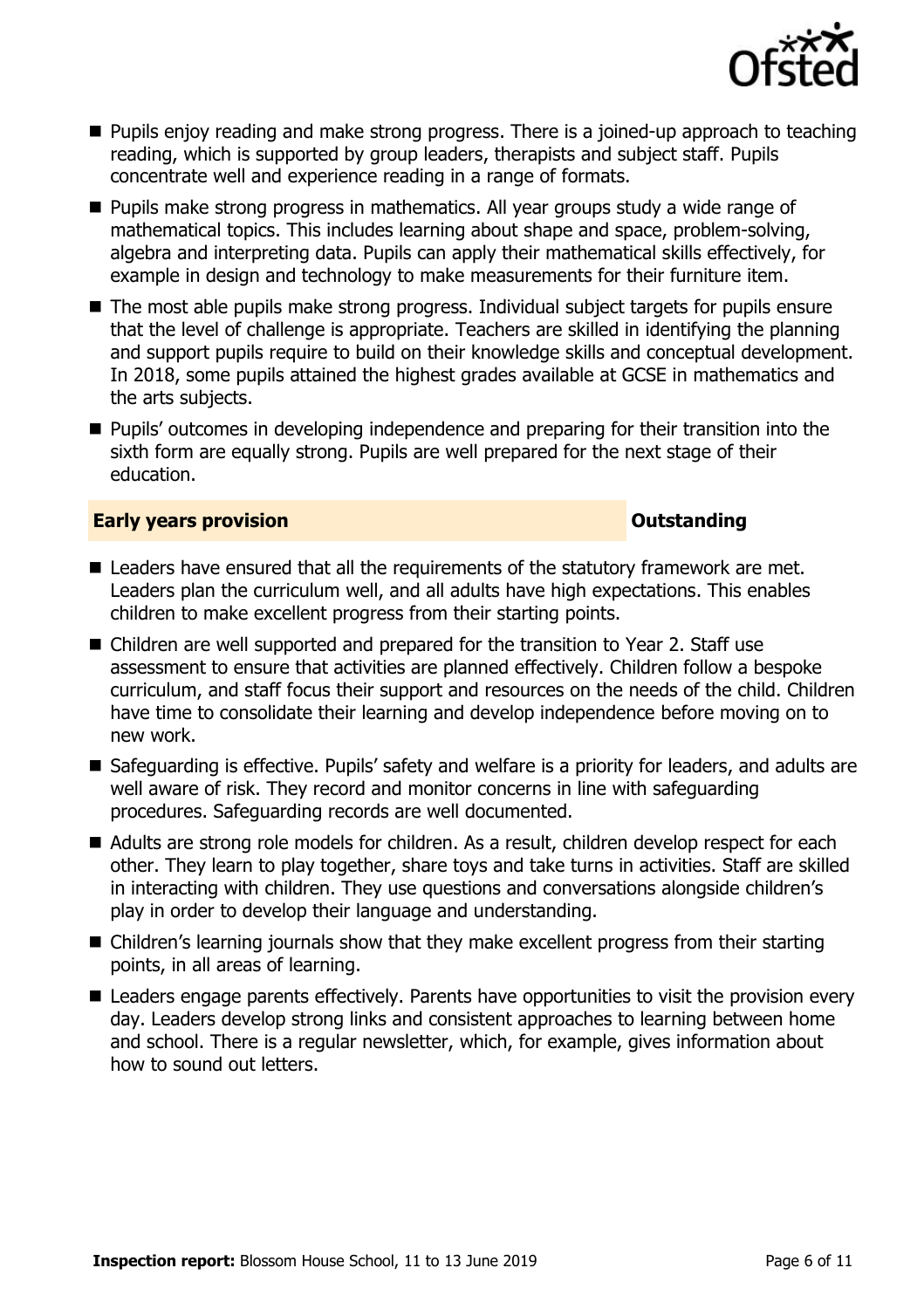

#### **Sixth form provision CONSISTER SIXTERS IN A SIXTER SIXTER SIXTER SIXTERS IN A SIXTER SIXTER SIXTERS IN A SIXTER**

- Leadership of the sixth-form provision is excellent. All staff are clear about their role and staff teams collaborate well to provide the best possible experience for students. Leaders have driven forward improvement year-on-year, for example to establish the transition year for year 12 and develop productive partnerships with local colleges. Leaders plan, manage and evaluate students' programmes of study, so that students build on qualifications which interest them and enable them to succeed.
- $\blacksquare$  Students achieve well because they receive excellent support from school staff, including therapists and learning mentors. Some school staff are based in the colleges, so they are always available. Students travel independently to and from school and college. This prepares them well for life. The highly effective liaison between the college and the school enables students to access and complete a range of courses and levels of accreditation.
- Safeguarding in the sixth form is effective. Safeguarding leaders work closely with colleges and school staff based in college, and they make sure students are safe. They promptly follow up on any absence of students.
- Students' academic programme is complemented by a diverse enrichment programme. This includes a residential camping trip, clubs, and support in the community, such as through volunteering. These activities develop students' self-confidence, health, and living skills. The treasure hunt around central London develops and celebrates students' independent travel skills. Students are resilient and resourceful learners. Many activities are accredited, for example through the Duke of Edinburgh's Award scheme.
- Students have excellent opportunities to learn and apply their employability skills. All students gain accreditation in work skills. They have practice interviews through a local job centre, and they all undertake a work experience placements. Students also work in the café and the food trailer.
- All students go into education, employment or training. A high proportion stay on in the colleges or transfer to new providers to study a range of courses. This includes courses at level 3 and degree level.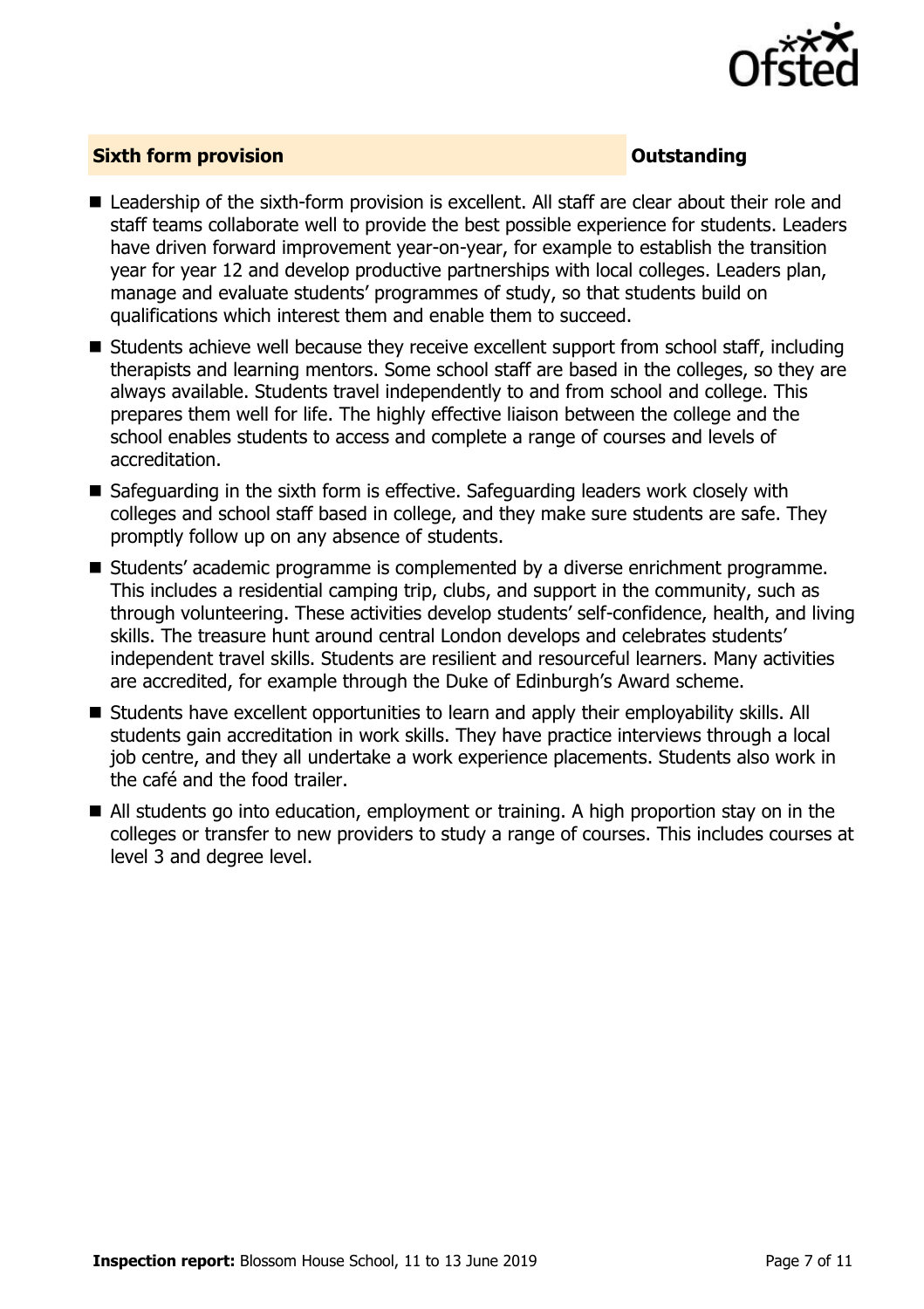

# **School details**

| Unique reference number | 102694   |
|-------------------------|----------|
| DfE registration number | 315/6076 |
| Inspection number       | 10092458 |

This inspection was carried out under section 109(1) and (2) of the Education and Skills Act 2008, the purpose of which is to advise the Secretary of State for Education about the school's suitability for continued registration as an independent school.

| Type of school                         | Other independent special school |
|----------------------------------------|----------------------------------|
| School category                        | Independent school               |
| Age range of pupils                    | 3 to 19                          |
| Gender of pupils                       | Mixed                            |
| Gender of pupils in the sixth form     | Mixed                            |
| Number of pupils on the school roll    | 252                              |
| Of which, number on roll in sixth form | 43                               |
| Number of part-time pupils             | 10                               |
| Proprietor                             | Joanna Burgess                   |
| <b>Headteacher</b>                     | Joanna Burgess                   |
| Annual fees (day pupils)               | £38,250-£44,550                  |
| Telephone number                       | 020 8946 7348                    |
| <b>Website</b>                         | www.blossomhouseschool.co.uk     |
| Email address                          | admin@blossomhouseschool.co.uk   |
| Date of previous inspection            | 6 to 8 December 2016             |

### **Information about this school**

- Blossom House School is an independent special school for girls and boys in the London Borough of Merton. The school is registered for up to 330 pupils between the ages of three to 19. There are currently 252 pupils on roll.
- The school operates on two sites. The main site covers the whole age range and is at Station Road, Motspur Park, New Malden, and 230 pupils attend this site. The other site, for early years children and primary pupils, is near Euston, in the London Borough of Camden, at Christopher Place NW1 1JF, and 22 pupils attend this site. The school makes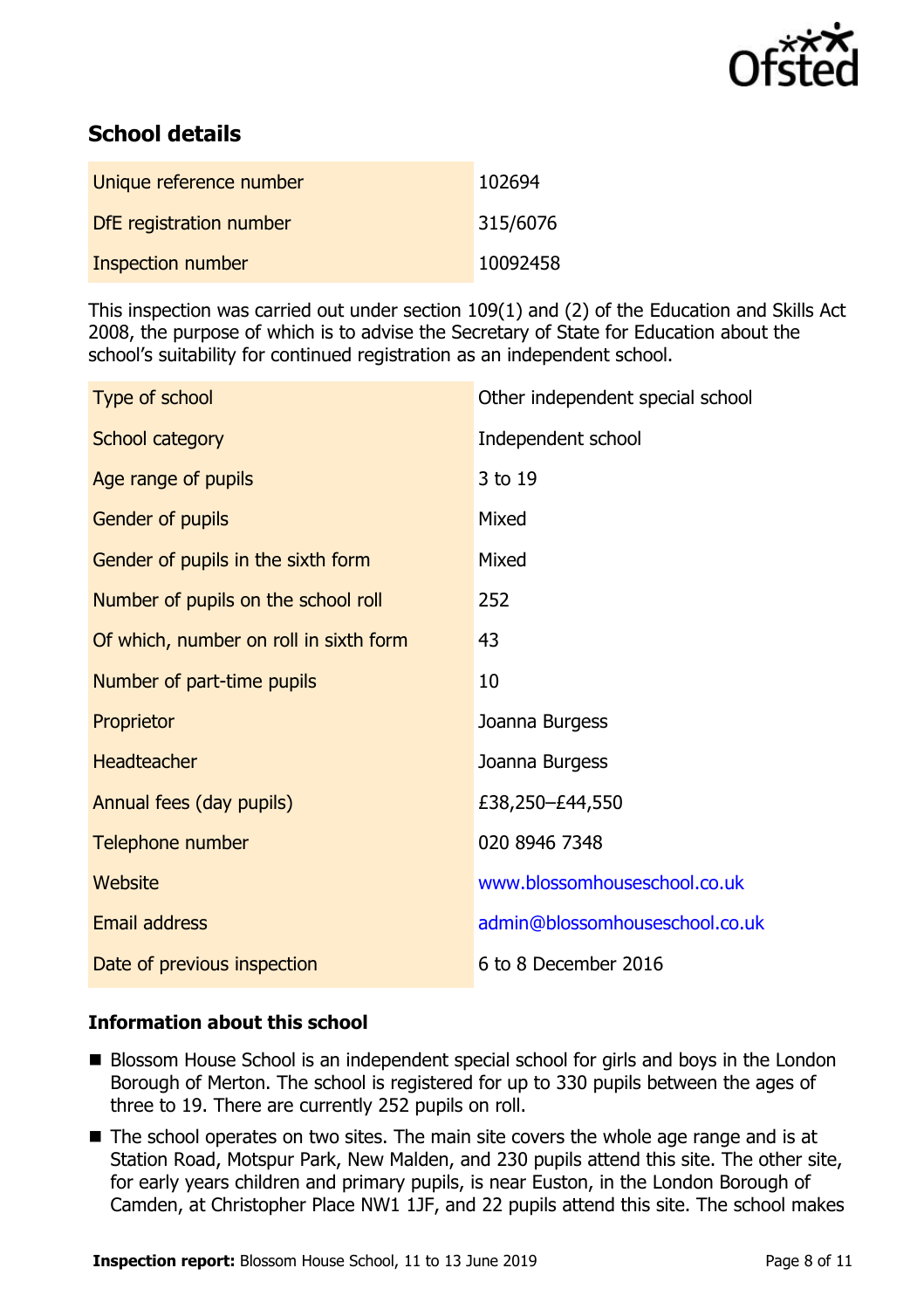

use of local parks for additional outdoor space.

- $\blacksquare$  The early years provision includes Year 1.
- All sixth-form students attend Blossom House, Motspur Park. Students enrolled on the transition year attend college for a half-day a week and study a range of courses at Blossom House School. Other students study for two and a half days a week at college, and two and a half days at school. The colleges are North East Surrey College of Technology (NESCOT), Merton College and Kingston College.
- The school has purchased the lease of a local café. The café also has a food trailer, which attends local events. These provide work experience opportunities for pupils in key stage 4 and in the sixth form.
- Since the last inspection, the proprietor and the advisory group have put plans in place to change the group into an advisory board. Terms of reference are in place, and the board has its first meeting in June 2019.
- $\blacksquare$  The school does not use any alternative provision.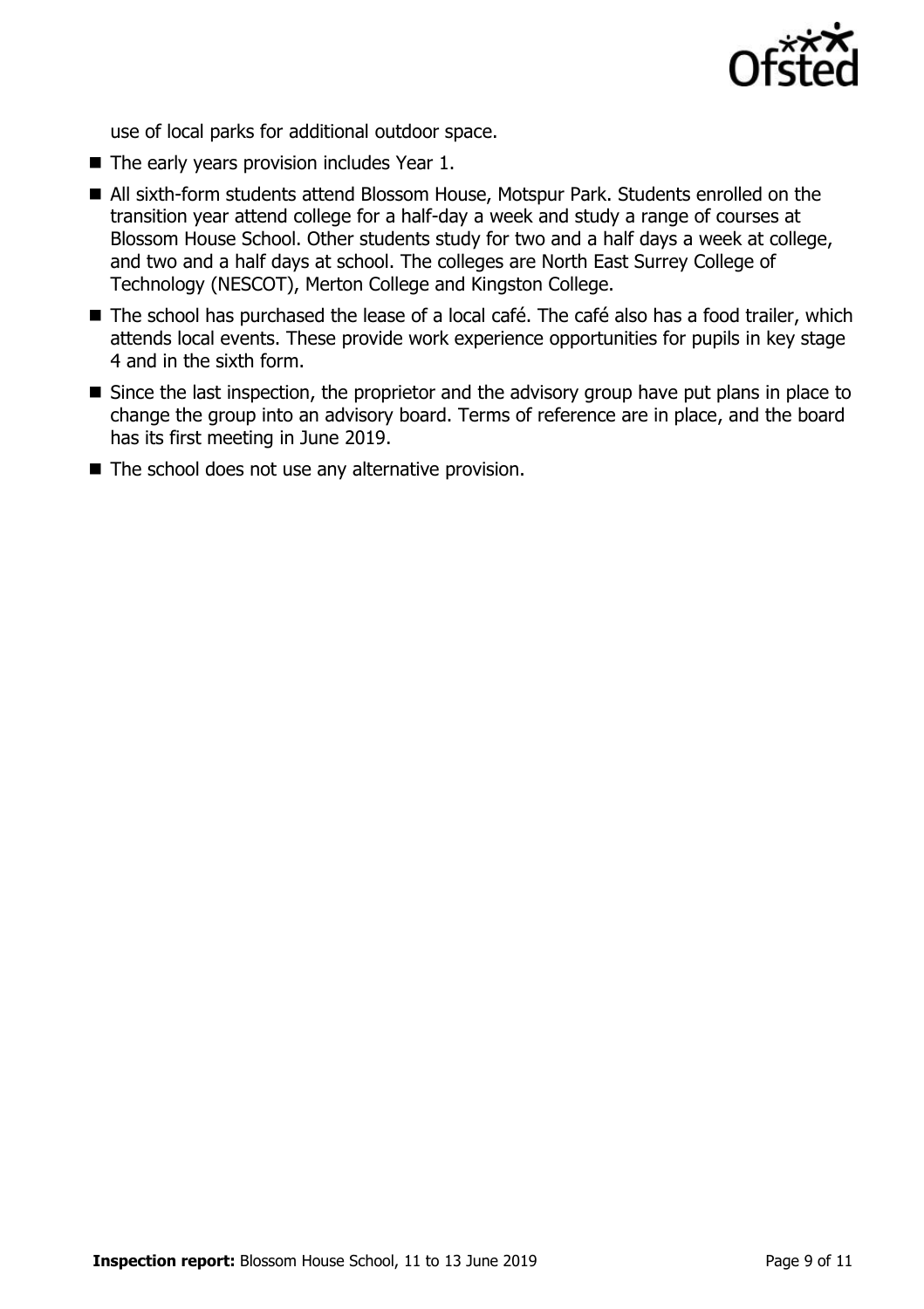

## **Information about this inspection**

- This inspection was carried out at the request of the Department for Education (DfE), the registration authority for independent schools. The purpose of the inspection was to evaluate the school provision against all the independent school standards.
- The school was previously inspected in December 2016, when it was judged to be outstanding.
- Inspectors visited lessons across year groups. All these visits were made jointly with school senior leaders. Inspectors scrutinised pupils' work in their folders.
- An inspector visited the college link programme at NESCOT and Kingston College to talk to students, scrutinise their folders of work and talk to sixth-form leaders and Blossom House staff, based at the colleges.
- Meetings were held with leaders, including the headteacher/proprietor, other senior leaders, subject leaders and leaders of the safeguarding, therapy and behaviour teams.
- A telephone conversation was held with a member of the advisory group.
- Inspectors considered the views of parents from the 69 responses to the Ofsted online survey, Parent View, and phone calls from parents.
- Inspectors considered the 137 responses to the Ofsted staff survey.
- Inspectors talked to pupils in lessons and at breaktime. Inspectors met with groups of pupils and students from the primary, secondary and post-16 phases. There were no responses to the online Ofsted pupils' survey.
- Inspectors scrutinised documentation, including records relating to safeguarding, health and safety, the curriculum, teaching, and pupils' attendance and behaviour.

#### **Inspection team**

| Janet Hallett, lead inspector | Her Majesty's Inspector |
|-------------------------------|-------------------------|
| <b>Paula Farrow</b>           | Ofsted Inspector        |
| <b>Gaynor Roberts</b>         | Her Majesty's Inspector |